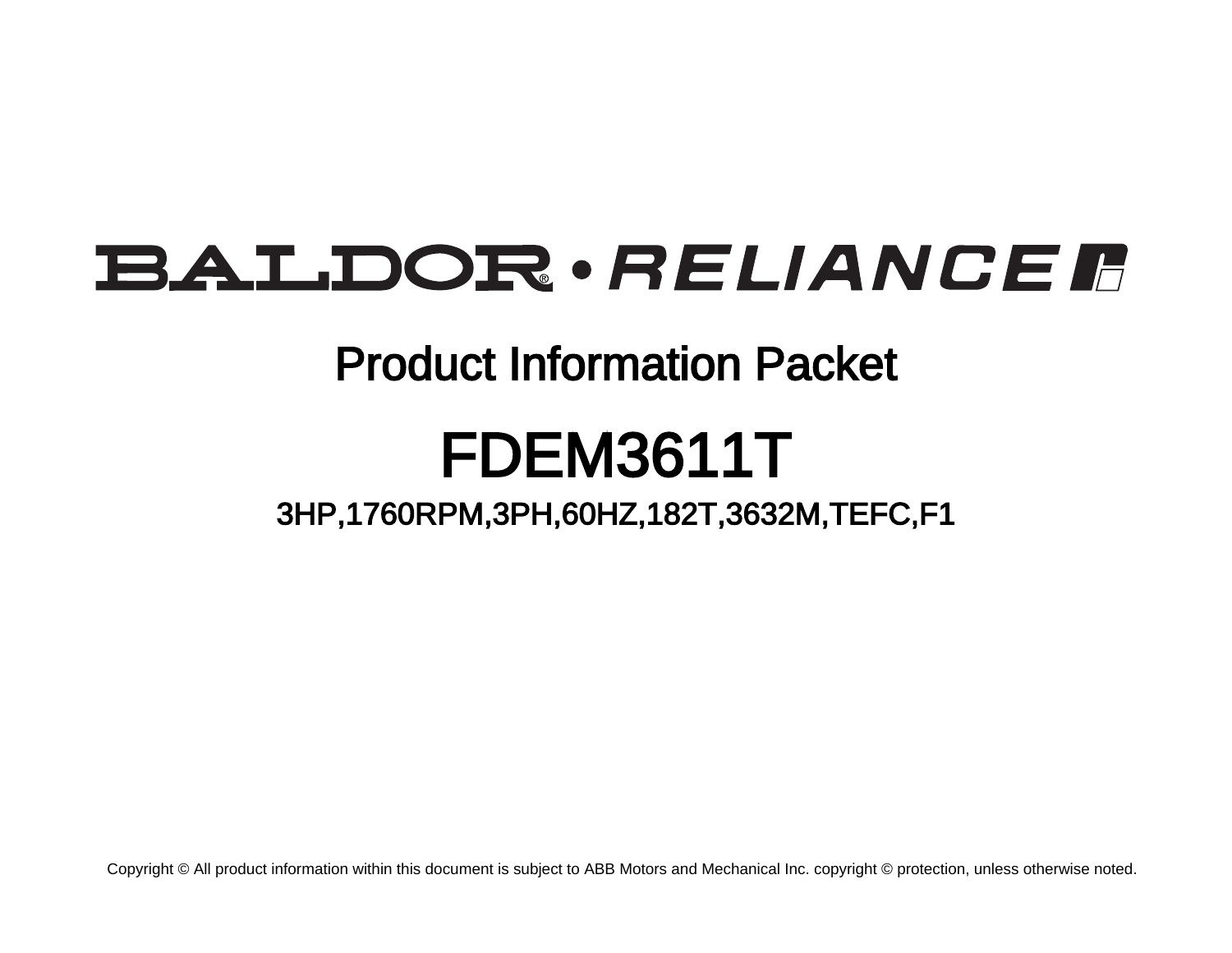# BALDOR · RELIANCE F Product Information Packet: FDEM3611T - 3HP,1760RPM,3PH,60HZ,182T,3632M,TEFC,F1

| <b>Part Detail</b> |           |             |            |             |        |                      |            |  |
|--------------------|-----------|-------------|------------|-------------|--------|----------------------|------------|--|
| Revision:          | Н         | Status:     | PRD/A      | Change #:   |        | Proprietary:         | No         |  |
| Type:              | AC        | Elec. Spec: | 36WGS266   | CD Diagram: | CD0005 | Mfg Plant:           |            |  |
| Mech. Spec:        | 36Q173    | Layout:     | 36LYQ173   | Poles:      | 04     | <b>Created Date:</b> | 12-17-2013 |  |
| Base:              | <b>RG</b> | Eff. Date:  | 12-07-2020 | Leads:      | 9#16   |                      |            |  |

| <b>Specs</b>                           |                         |                                  |                        |
|----------------------------------------|-------------------------|----------------------------------|------------------------|
| <b>Catalog Number:</b>                 | FDEM3611T               | Heater Indicator:                | No Heater              |
| Enclosure:                             | <b>TEFC</b>             | <b>Insulation Class:</b>         | F                      |
| Frame:                                 | 182T                    | <b>Inverter Code:</b>            | <b>Inverter Ready</b>  |
| <b>Frame Material:</b>                 | Steel                   | <b>KVA Code:</b>                 | Κ                      |
| Motor Letter Type:                     | Three Phase             | <b>Lifting Lugs:</b>             | No Lifting Lugs        |
| Output @ Frequency:                    | 3.000 HP @ 60 HZ        | <b>Locked Bearing Indicator:</b> | No Locked Bearing      |
| Synchronous Speed @ Frequency:         | 1800 RPM @ 60 HZ        | Motor Lead Quantity/Wire Size:   | 9 @ 16 AWG             |
| Voltage @ Frequency:                   | 230.0 V @ 60 HZ         | <b>Motor Lead Exit:</b>          | Ko Box                 |
|                                        | 460.0 V @ 60 HZ         | <b>Motor Lead Termination:</b>   | <b>Flying Leads</b>    |
| XP Class and Group:                    | None                    | Motor Type:                      | 3632M                  |
| <b>XP Division:</b>                    | Not Applicable          | <b>Mounting Arrangement:</b>     | F <sub>1</sub>         |
| <b>Agency Approvals:</b>               | <b>UR</b>               | <b>Power Factor:</b>             | 75                     |
|                                        | <b>CSA EEV</b>          | <b>Product Family:</b>           | <b>General Purpose</b> |
|                                        | <b>CSA</b>              | <b>Pulley End Bearing Type:</b>  | Sealed Bearing         |
| <b>Auxillary Box:</b>                  | No Auxillary Box        | <b>Pulley Face Code:</b>         | Standard               |
| <b>Auxillary Box Lead Termination:</b> | None                    | <b>Pulley Shaft Indicator:</b>   | Standard               |
| <b>Base Indicator:</b>                 | Rigid                   | <b>Rodent Screen:</b>            | None                   |
| <b>Bearing Grease Type:</b>            | Polyrex EM (-20F +300F) | <b>Shaft Extension Location:</b> | <b>Pulley End</b>      |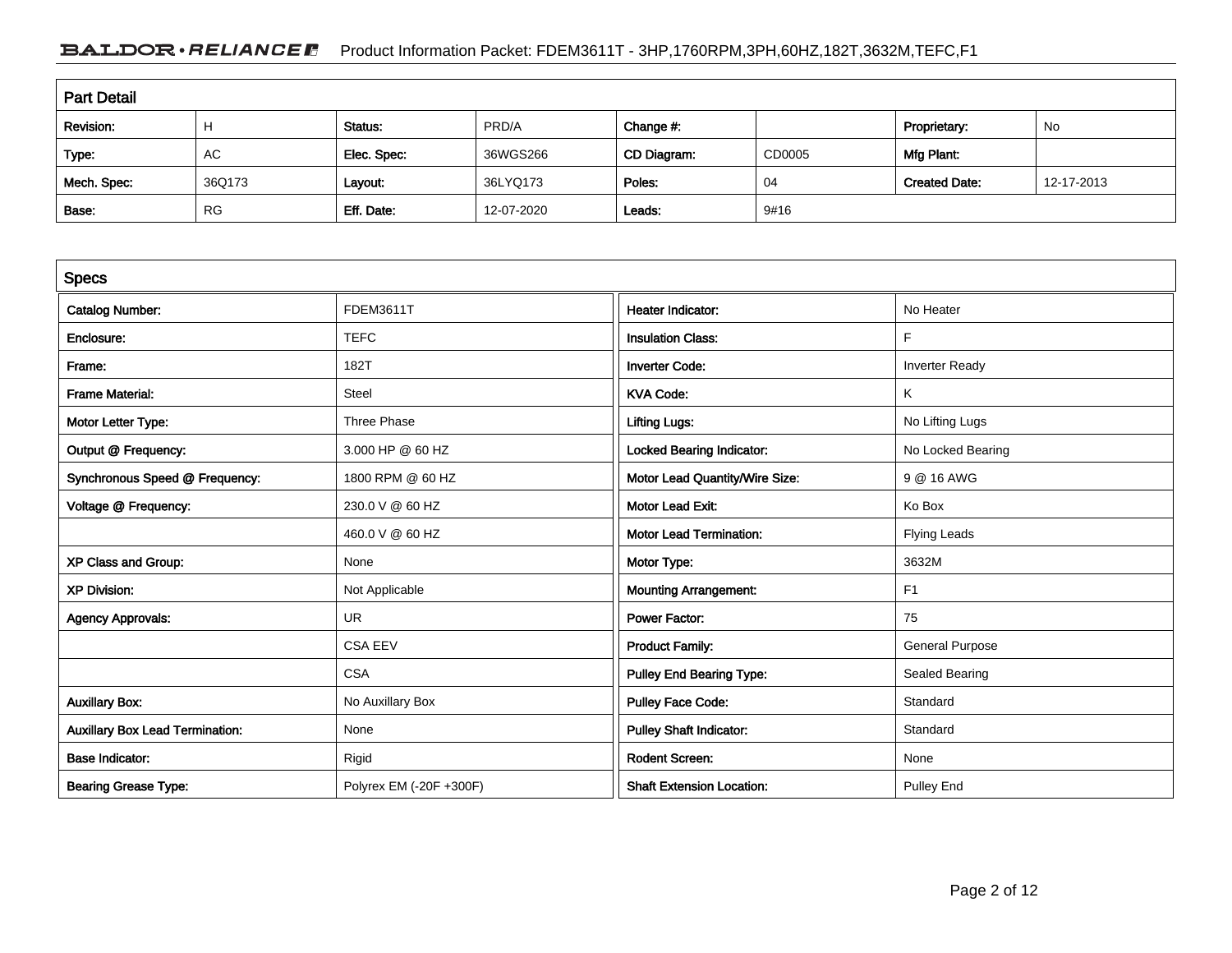| Blower:                               | None                      | <b>Shaft Ground Indicator:</b>     | No Shaft Grounding   |
|---------------------------------------|---------------------------|------------------------------------|----------------------|
| Current @ Voltage:                    | 4.200 A @ 460.0 V         | <b>Shaft Rotation:</b>             | Reversible           |
|                                       | 8.400 A @ 230.0 V         | <b>Shaft Slinger Indicator:</b>    | <b>Shaft Slinger</b> |
|                                       | 9.000 A @ 208.0 V         | <b>Speed Code:</b>                 | Single Speed         |
| Design Code:                          | в                         | <b>Motor Standards:</b>            | <b>NEMA</b>          |
| Drip Cover:                           | No Drip Cover             | <b>Starting Method:</b>            | Direct on line       |
| Duty Rating:                          | <b>CONT</b>               | Thermal Device - Bearing:          | None                 |
| <b>Electrically Isolated Bearing:</b> | Not Electrically Isolated | Thermal Device - Winding:          | None                 |
| <b>Feedback Device:</b>               | NO FEEDBACK               | <b>Vibration Sensor Indicator:</b> | No Vibration Sensor  |
| <b>Front Face Code:</b>               | Standard                  | <b>Winding Thermal 1:</b>          | None                 |
| <b>Front Shaft Indicator:</b>         | None                      | <b>Winding Thermal 2:</b>          | None                 |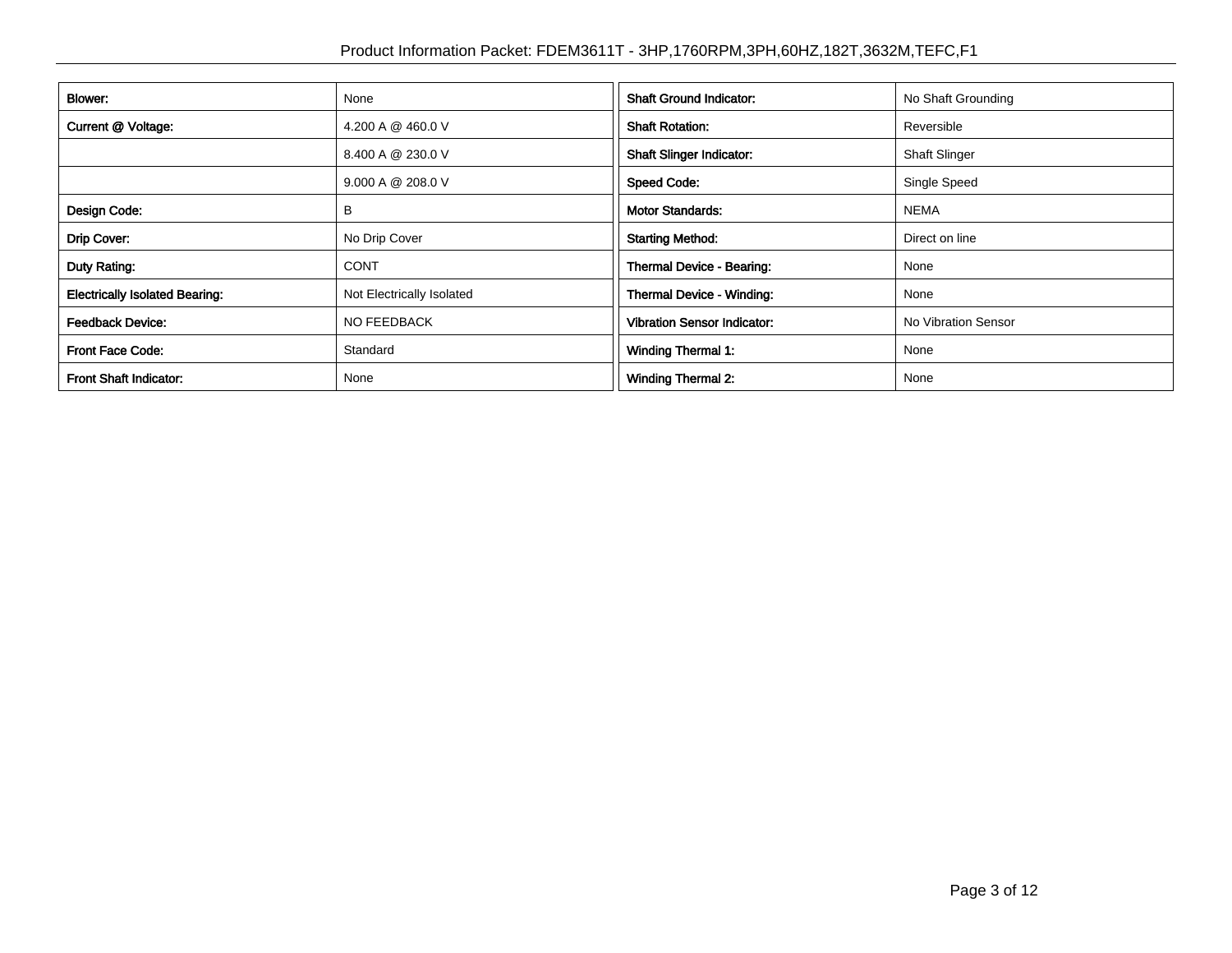## BALDOR · RELIANCE F Product Information Packet: FDEM3611T - 3HP,1760RPM,3PH,60HZ,182T,3632M,TEFC,F1

| Nameplate NP3126L  |                            |    |         |          |       |                  |      |  |
|--------------------|----------------------------|----|---------|----------|-------|------------------|------|--|
|                    | CAT.NO. FDEM3611T          |    |         |          |       |                  |      |  |
|                    | SPEC. 36Q173S266G1         |    |         |          |       |                  |      |  |
| HP 3               |                            |    |         |          |       |                  |      |  |
|                    | VOLTS 230/460              |    |         |          |       |                  |      |  |
|                    | AMP 8.4/4.2                |    |         |          |       |                  |      |  |
|                    | <b>RPM</b> 1760            |    |         |          |       |                  |      |  |
| <b>FRAME 182T</b>  |                            |    | $HZ$ 60 |          |       |                  | PH 3 |  |
| <b>SER.F.</b> 1.15 |                            |    | CODE K  |          | DES B | CL F             |      |  |
| NEMA-NOM-EFF 89.5  |                            |    | $PF$ 75 |          |       |                  |      |  |
|                    | <b>RATING 40C AMB-CONT</b> |    |         |          |       |                  |      |  |
|                    | $CC$ 010A                  |    |         |          |       | USABLE AT 208V 9 |      |  |
|                    | <b>DE</b> 6206             |    |         | ODE 6205 |       |                  |      |  |
| <b>ENCL</b> TEFC   |                            | SN |         |          |       |                  |      |  |
|                    |                            |    |         |          |       |                  |      |  |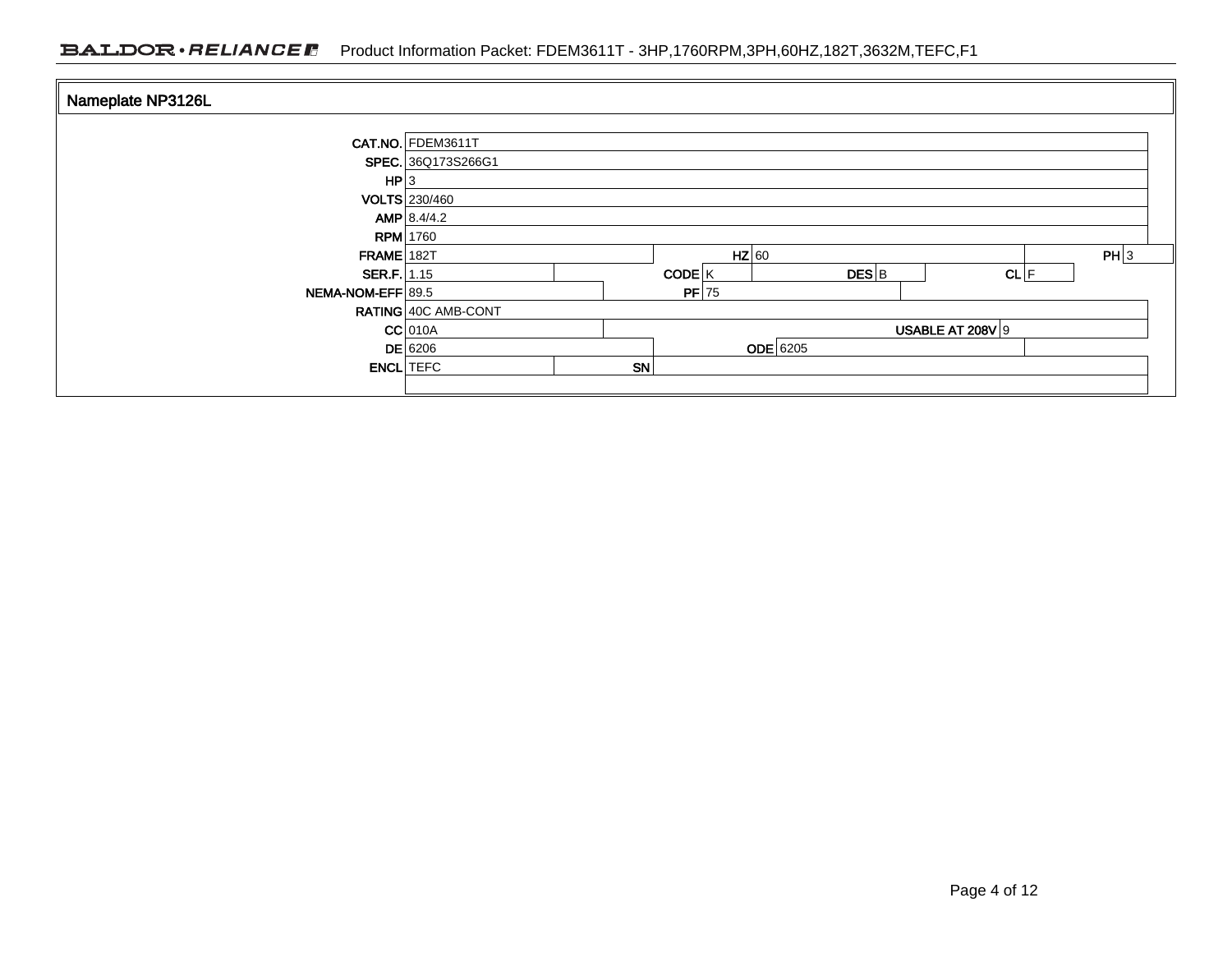| <b>Parts List</b>  |                                          |          |
|--------------------|------------------------------------------|----------|
| <b>Part Number</b> | <b>Description</b>                       | Quantity |
| SA274004           | SA 36Q173S266G1                          | 1.000 EA |
| RA260594           | RA 36Q173S266G1                          | 1.000 EA |
| 36FN3000C01SP      | EXFN, PLASTIC, 5.25 OD, .912 ID          | 1.000 EA |
| 36CB3004           | 36 CB CASTING W/1.09 DIA LEAD HOLE @ 6:0 | 1.000 EA |
| 36GS1000SP         | GASKET-CONDUIT BOX, .06 THICK #SV-330 LE | 1.000 EA |
| 51XB1016A08        | 10-16X 1/2HXWSSLD SERTYB                 | 2.000 EA |
| 11XW1032G06        | 10-32 X .38, TAPTITE II, HEX WSHR SLTD U | 1.000 EA |
| 36EP3104A02        | FREP MACH W/O GRSR, RAISED FH PADS       | 1.000 EA |
| HW5100A05          | WVY WSHR F/205 & 304 BRGS                | 1.000 EA |
| 36EP3100A45        | SPL PU ENDPLATE FOR SEAL, NO GREASER     | 1.000 EA |
| HW4600B50          | SEAL 1.156 X 1.874 X 0.250 SINGLE LIP DB | 1.000 EA |
| HW4600B36SP        | V-RING SLINGER 1.188 X 1.690 X .24 VITON | 1.000 EA |
| XY2520A12          | 1/4-20 HEX NUT, DIRECTIONAL SERRATIONS   | 4.000 EA |
| 36FH4009A101       | IEC FH NO GREASER, W/PRIMER              | 1.000 EA |
| 51XW1032A06        | 10-32 X .38, TAPTITE II, HEX WSHR SLTD S | 3.000 EA |
| 36CB4516           | 750LIPPED CB LID - GALVANNEAL            | 1.000 EA |
| 37GS1001           | GASKET, CONDUIT BOX LID, .06 THICK LEXID | 1.000 EA |
| 51XW0832A07        | 8-32 X .44, TAPTITE II, HEX WSHR SLTD SE | 4.000 EA |
| HW2501E16          | KEY, 1/4 SQ X 1.750                      | 1.000 EA |
| HA7000A02          | KEY RETAINER RING, 1 1/8 DIA, 1 3/8 DIA  | 1.000 EA |
| 85XU0407S04        | 4X1/4 U DRIVE PIN STAINLESS              | 2.000 EA |
| MJ5001A27          | 32220KN GRAY SEALER *MIN BUY 4 QTS=1GAL  | 0.001 QT |
| MJ1000A02          | GREASE, POLYREX EM EXXON                 | 0.050 LB |
| MG1025C02          | WILKOFAST SG, 787.105, TAN               | 0.022 GA |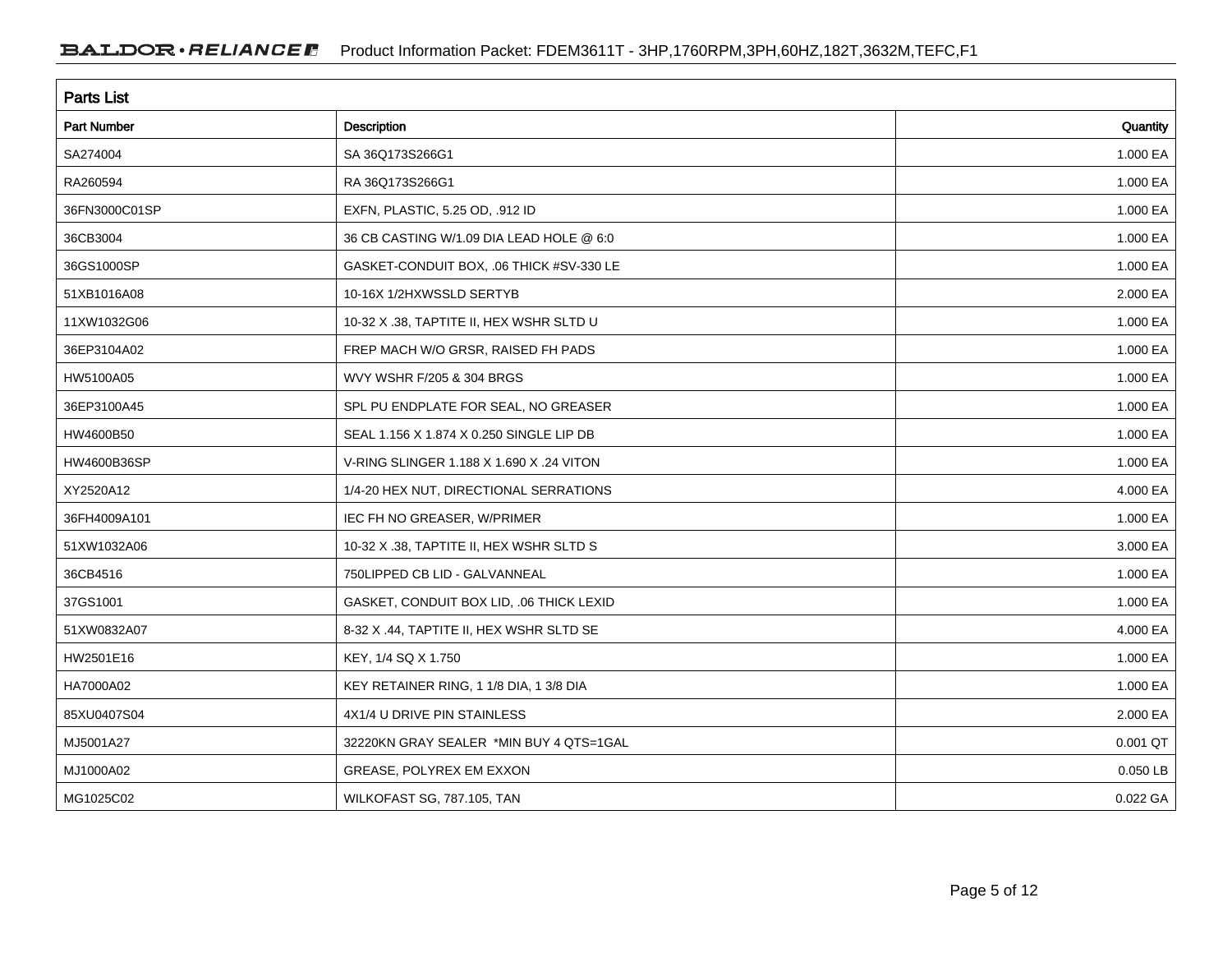| Parts List (continued) |                                          |          |  |  |  |  |
|------------------------|------------------------------------------|----------|--|--|--|--|
| <b>Part Number</b>     | Description                              | Quantity |  |  |  |  |
| HA3101A25              | THRUBOLT 1/4-20 X 11.000 OHIO ROD        | 4.000 EA |  |  |  |  |
| LC0005E01              | CONN.DIA./WARNING LABEL (LC0005/LB1119N) | 1.000 EA |  |  |  |  |
| MN416A01               | TAG-INSTAL-MAINT no wire (2100/bx) 4/22  | 1.000 EA |  |  |  |  |
| NP3126L                | ALUM FARM DUTY SUPER-E UL CSA-EEV PREM   | 1.000 EA |  |  |  |  |
| 36PA1001               | PKG GRP, PRINT<br>PK1017A06              | 1.000 EA |  |  |  |  |
| FE-0000001             | <b>ZRTG FE ASSEMBLY</b>                  | 1.000 EA |  |  |  |  |
| PE-0000002             | <b>ZRTG PE ASSEMBLY</b>                  | 1.000 EA |  |  |  |  |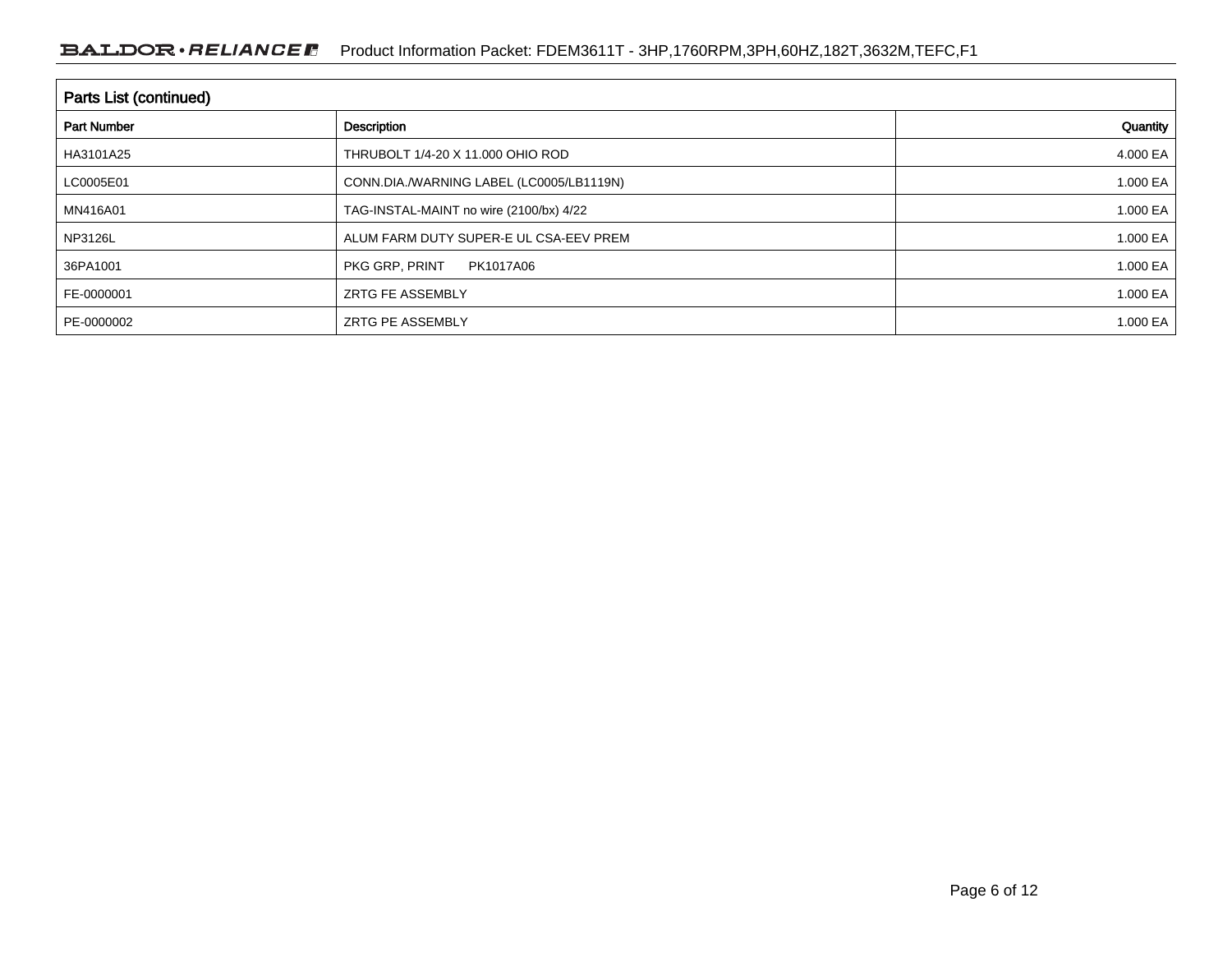#### **AC Induction Motor Performance Data**

Record # 53364Typical performance - not guaranteed values

| Winding: 36WGS266-R006<br><b>Type: 3632M</b> |                   |              | <b>Enclosure: TEFC</b>                          |                |
|----------------------------------------------|-------------------|--------------|-------------------------------------------------|----------------|
| <b>Nameplate Data</b>                        |                   |              | 460 V, 60 Hz:<br><b>High Voltage Connection</b> |                |
| <b>Rated Output (HP)</b>                     |                   | 3            | <b>Full Load Torque</b>                         | 8.8 LB-FT      |
| <b>Volts</b>                                 |                   | 230/460      | <b>Start Configuration</b>                      | direct on line |
| <b>Full Load Amps</b>                        |                   | 8.4/4.2      | <b>Breakdown Torque</b>                         | 37.6 LB-FT     |
| <b>R.P.M.</b>                                |                   | 1760         | <b>Pull-up Torque</b>                           | 15.2 LB-FT     |
| Hz                                           | 60 Phase          | 3            | <b>Locked-rotor Torque</b>                      | 21.7 LB-FT     |
| <b>NEMA Design Code</b>                      | <b>B KVA Code</b> | Κ            | <b>Starting Current</b>                         | 32.7 A         |
| Service Factor (S.F.)                        |                   | 1.15         | <b>No-load Current</b>                          | 2.3A           |
| <b>NEMA Nom. Eff.</b>                        | 89.5 Power Factor | 75           | Line-line Res. $@$ 25 $°C$                      | $3.81\,\Omega$ |
| <b>Rating - Duty</b>                         |                   | 40C AMB-CONT | Temp. Rise @ Rated Load                         | $44^{\circ}$ C |
| S.F. Amps                                    |                   |              | Temp. Rise @ S.F. Load                          | $52^{\circ}$ C |
|                                              |                   |              | <b>Locked-rotor Power Factor</b>                | 42.2           |
|                                              |                   |              | <b>Rotor inertia</b>                            | 0.298 LB-FT2   |

### **Load Characteristics 460 V, 60 Hz, 3 HP**

| % of Rated Load     | 25   | 50   | 75   | 100  | 125  | 150  | S.F. |
|---------------------|------|------|------|------|------|------|------|
| <b>Power Factor</b> | 35   | 55   | 68   | 75   | 80   | 82   | 77   |
| <b>Efficiency</b>   | 81.1 | 87.8 | 89.6 | 89.8 | 89.7 | 88.2 | 89.2 |
| <b>Speed</b>        | 1791 | 1783 | 1773 | 1764 | 1753 | 1741 | 1754 |
| Line amperes        | 2.47 | 2.85 | 3.43 | 4.09 | 4.89 | 5.78 | 4.63 |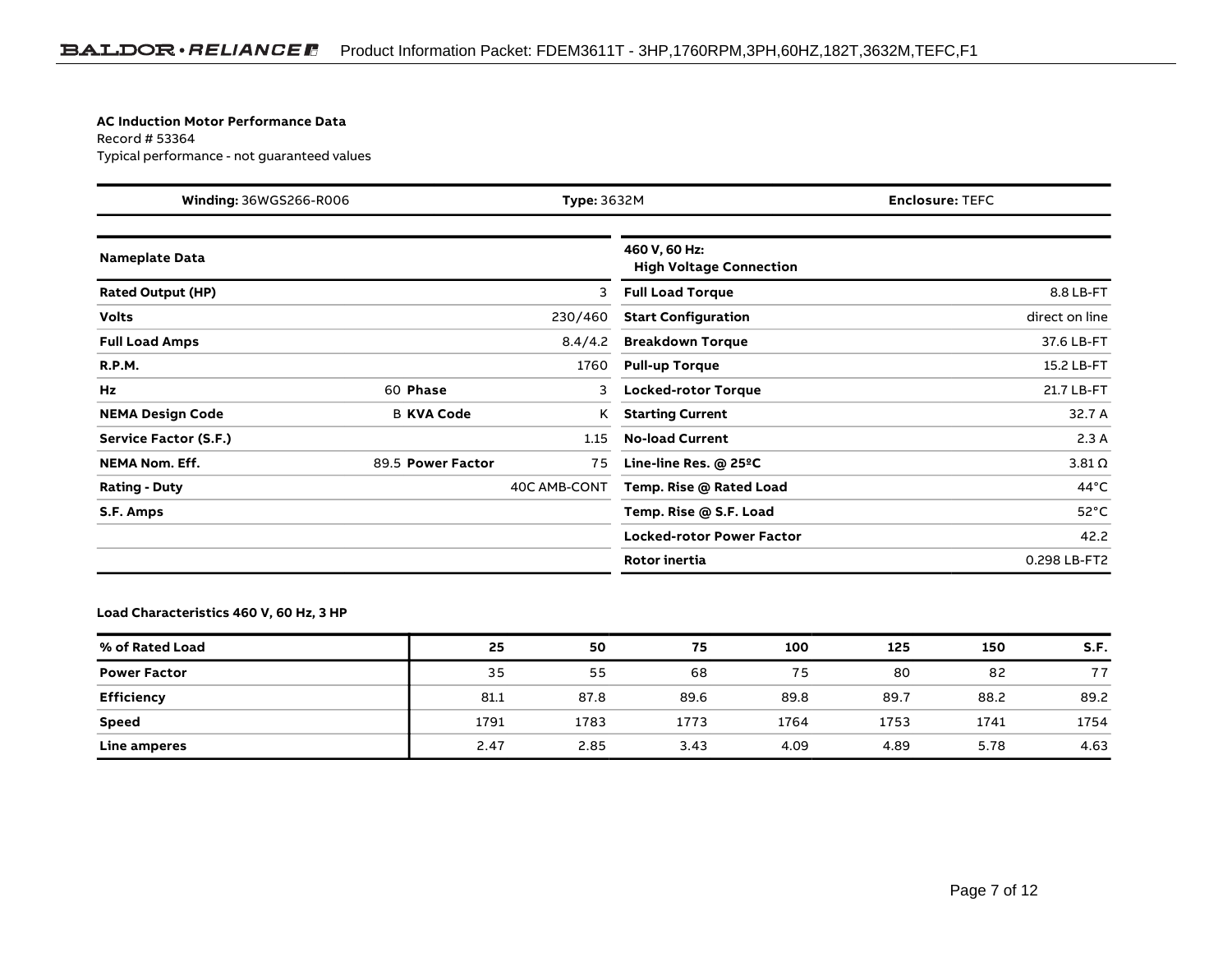

Performance Graph at 460V, 60Hz, 3.0HP Typical performance - Not guaranteed values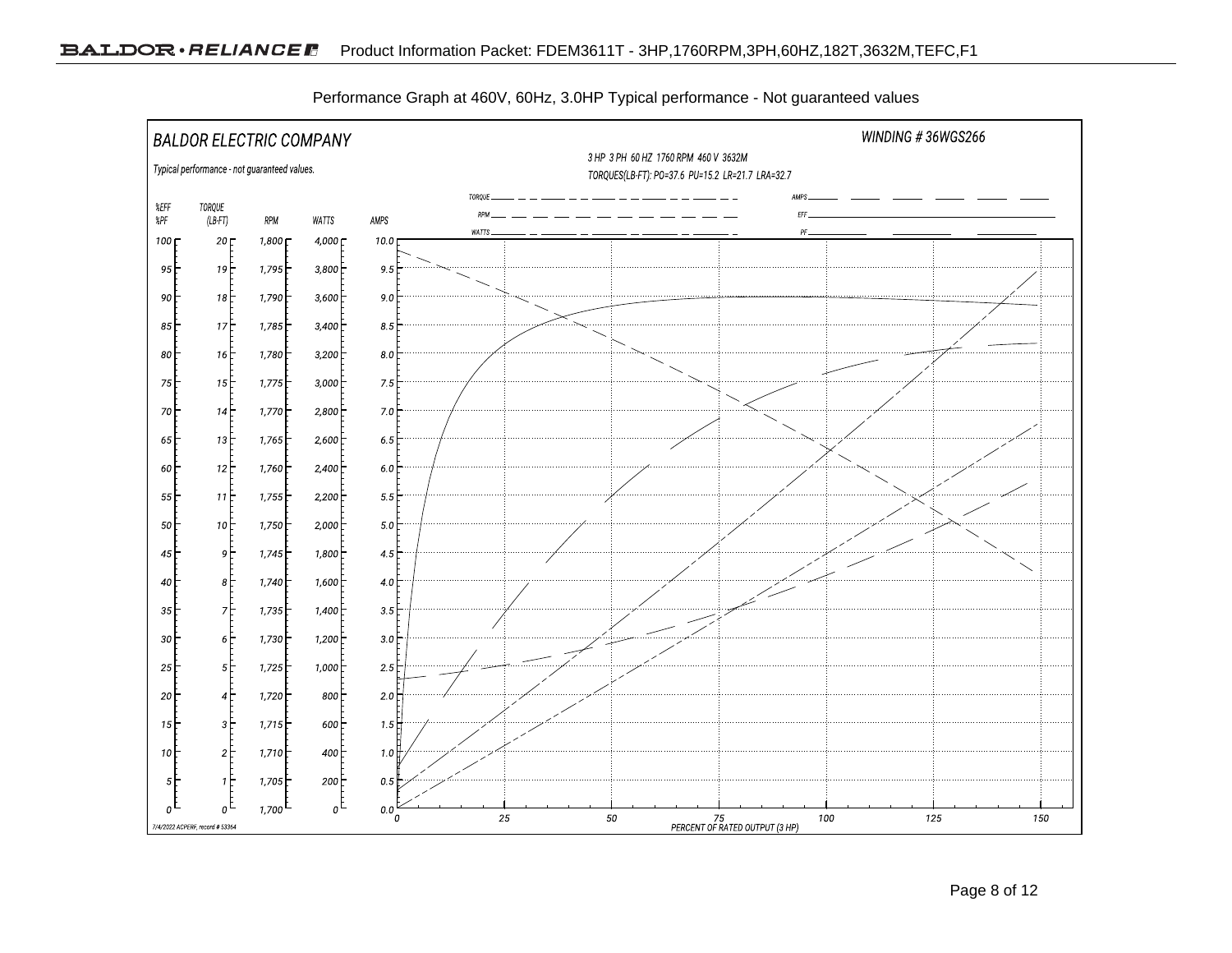#### **AC Induction Motor Performance Data**

Record # 57957Typical performance - not guaranteed values

| Winding: 36WGS266-R006<br><b>Type: 3632M</b> |                   |              | <b>Enclosure: TEFC</b>                         |                |
|----------------------------------------------|-------------------|--------------|------------------------------------------------|----------------|
| <b>Nameplate Data</b>                        |                   |              | 230 V, 60 Hz:<br><b>Low Voltage Connection</b> |                |
| <b>Rated Output (HP)</b>                     |                   | 3            | <b>Full Load Torque</b>                        | 8.8 LB-FT      |
| <b>Volts</b>                                 |                   | 230/460      | <b>Start Configuration</b>                     | direct on line |
| <b>Full Load Amps</b>                        |                   | 8.4/4.2      | <b>Breakdown Torque</b>                        | 37.6 LB-FT     |
| <b>R.P.M.</b>                                |                   | 1760         | <b>Pull-up Torque</b>                          | 15.2 LB-FT     |
| Hz                                           | 60 Phase          | 3            | <b>Locked-rotor Torque</b>                     | 21.7 LB-FT     |
| <b>NEMA Design Code</b>                      | <b>B KVA Code</b> | Κ            | <b>Starting Current</b>                        | 65.4 A         |
| Service Factor (S.F.)                        |                   | 1.15         | <b>No-load Current</b>                         | 4.6 A          |
| <b>NEMA Nom. Eff.</b>                        | 89.5 Power Factor | 75           | Line-line Res. $@$ 25 <sup>o</sup> C           | $0.953 \Omega$ |
| <b>Rating - Duty</b>                         |                   | 40C AMB-CONT | Temp. Rise @ Rated Load                        | $44^{\circ}$ C |
| S.F. Amps                                    |                   |              | Temp. Rise @ S.F. Load                         | $52^{\circ}$ C |
|                                              |                   |              | <b>Locked-rotor Power Factor</b>               | 42.2           |
|                                              |                   |              | <b>Rotor inertia</b>                           | 0.298 LB-FT2   |

### **Load Characteristics 230 V, 60 Hz, 3 HP**

| % of Rated Load     | 25   | 50   | 75   | 100  | 125  | 150  | S.F. |
|---------------------|------|------|------|------|------|------|------|
| <b>Power Factor</b> | 35   | 55   | 68   | 75   | 80   | 82   | 78   |
| <b>Efficiency</b>   | 81.1 | 87.8 | 89.6 | 89.8 | 89.7 | 88.2 | 89.7 |
| <b>Speed</b>        | 1791 | 1783 | 1773 | 1764 | 1753 | 1741 | 1757 |
| Line amperes        | 4.94 | 5.7  | 6.86 | 8.18 | 9.78 | 11.6 | 9.14 |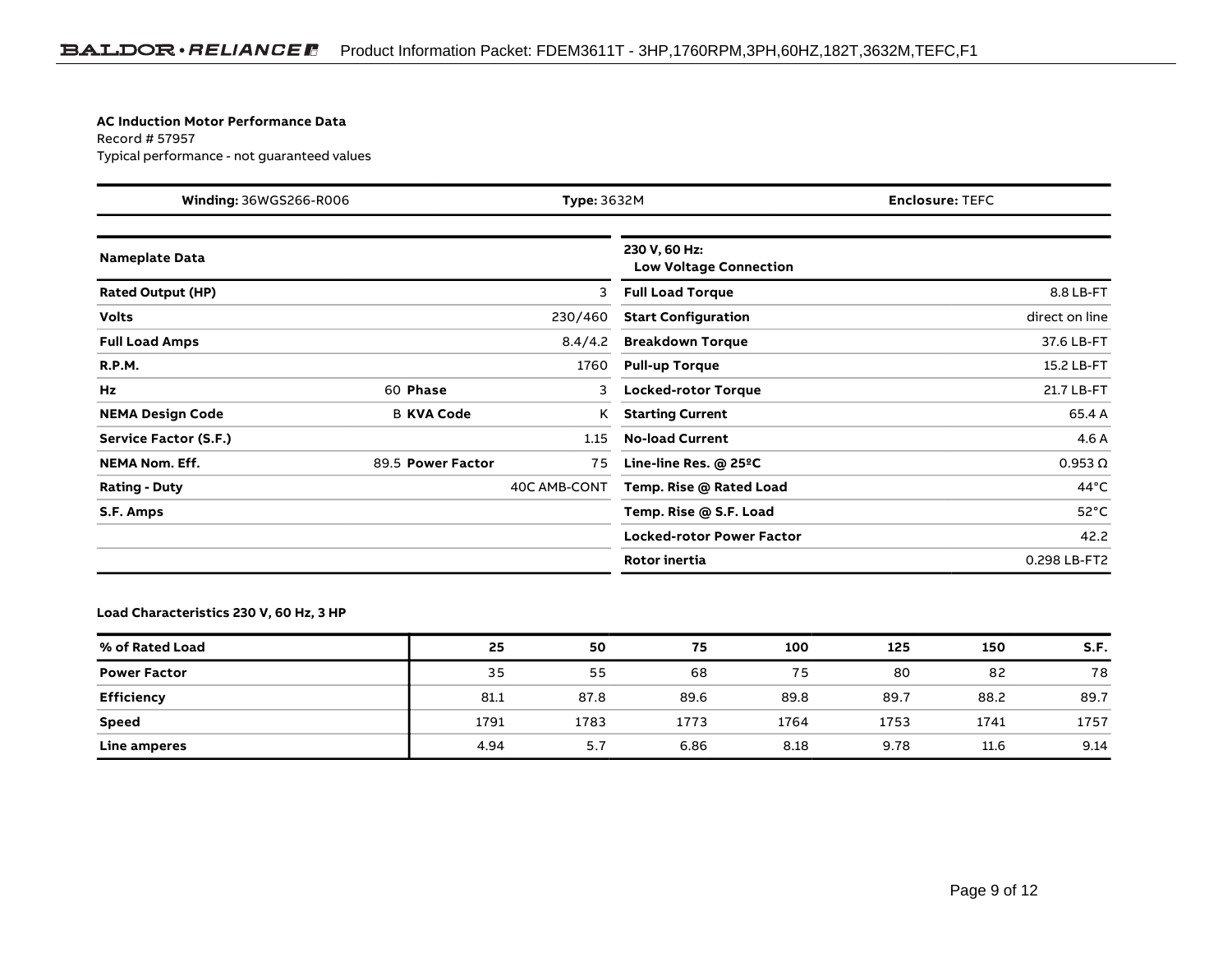

Performance Graph at 230V, 60Hz, 3.0HP Typical performance - Not guaranteed values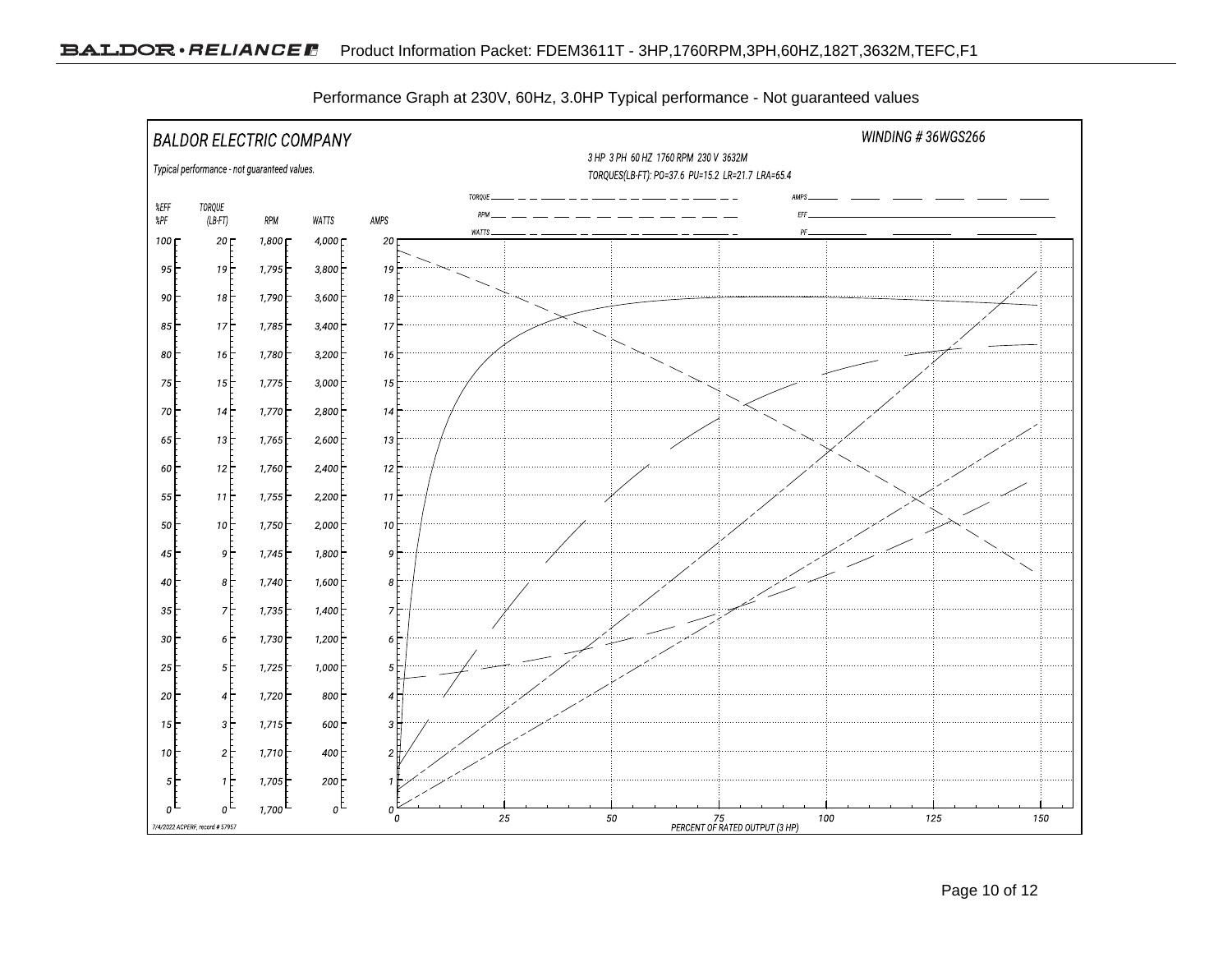